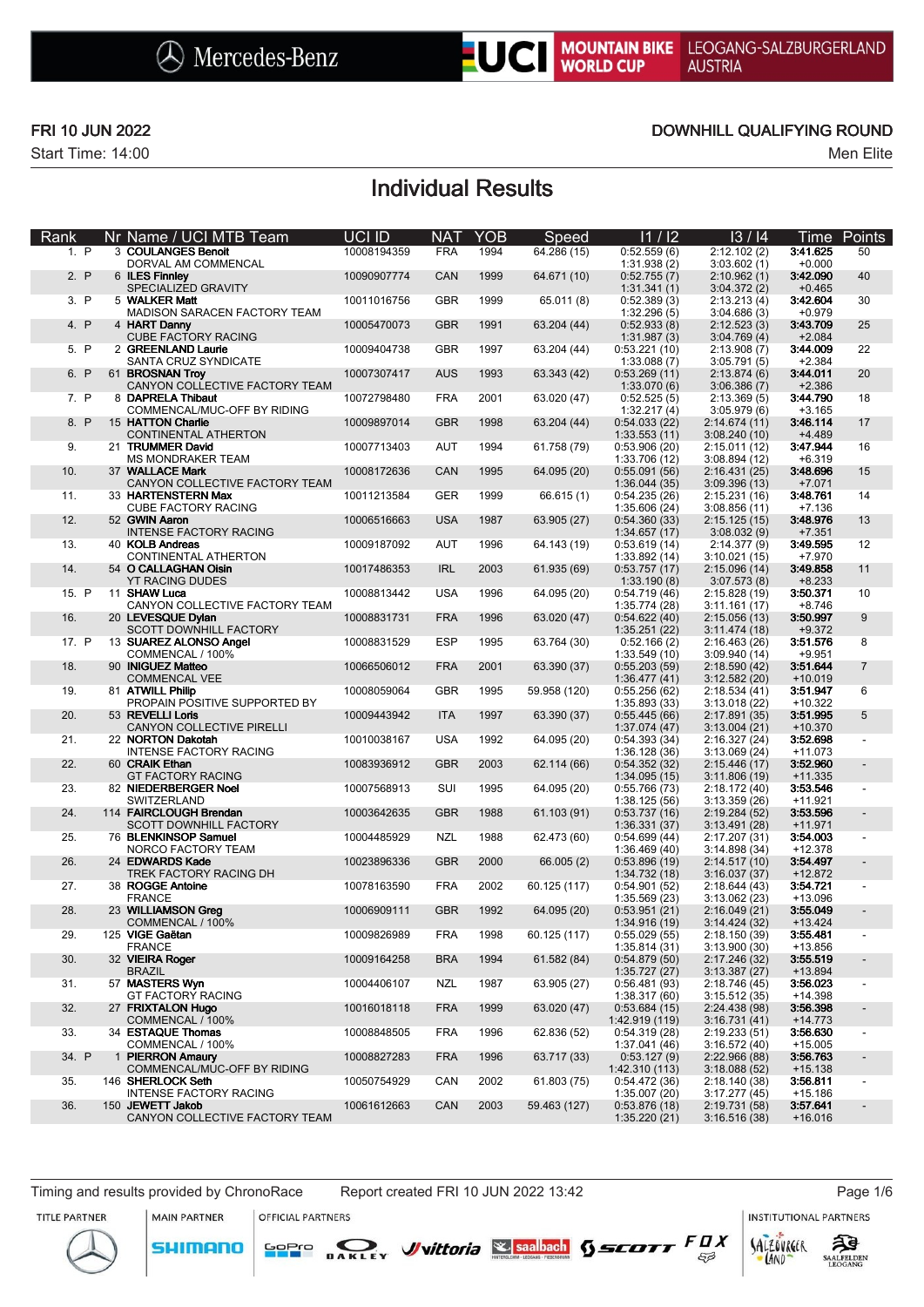

### FRI 10 JUN 2022 DOWNHILL QUALIFYING ROUND

# Individual Results

| Rank  | Nr Name / UCI MTB Team                                    | UCI ID      | <b>NAT</b> | YOB  | Speed        | 11/12                          | 13/14                          |                       | Time Points              |
|-------|-----------------------------------------------------------|-------------|------------|------|--------------|--------------------------------|--------------------------------|-----------------------|--------------------------|
| 37.   | 142 READING Jack<br>SR SUNTOUR COMMENCAL BY               | 10006576176 | <b>GBR</b> | 1988 | 59.917 (121) | 0:54.857(49)<br>1:37.330 (49)  | 2:19.611(56)<br>3:17.748(48)   | 3:57.681<br>$+16.056$ |                          |
| 38.   | 25 FEARON Connor<br>FORBIDDEN SYNTHESIS TEAM              | 10007656314 | <b>AUS</b> | 1994 | 63.905 (27)  | 0:54.040(23)<br>1:33.529(9)    | 2:14.048(8)<br>3:14.622(33)    | 3:57.751<br>$+16.126$ |                          |
| 39.   | 51 BLAIR Lachlan<br><b>GREAT BRITAIN</b>                  | 10008827687 | <b>GBR</b> | 1995 | 61.582 (84)  | 0:55.640(69)<br>1:37.179 (48)  | 2:19.472 (54)<br>3:17.484(47)  | 3:57.925<br>$+16.300$ |                          |
| 40.   | 30 DICKSON Jacob<br><b>MS MONDRAKER TEAM</b>              | 10009453642 | <b>IRL</b> | 1997 | 60.931 (98)  | 0:55.278(63)<br>1:38.598(64)   | 2:21.258 (74)<br>3:18.172(53)  | 3:57.953<br>$+16.328$ |                          |
| 41.   | 35 LUCAS Dean<br>SCOTT DOWNHILL FACTORY                   | 10008103322 | <b>AUS</b> | 1995 | 60.759 (102) | 0:54.201(25)<br>1:36.337(38)   | 2:17.341 (33)<br>3:16.736(42)  | 3:58.013<br>+16.388   | $\blacksquare$           |
| 42.   | 86 FREW Jackson<br><b>AUSTRALIA</b>                       | 10009895802 | AUS        | 1998 | 61.935 (69)  | 0:54.602(38)<br>1:36.575(43)   | 2:18.657(44)<br>3:16.747(43)   | 3:58.676<br>$+17.051$ |                          |
| 43.   | 91 BOOKER Daniel<br><b>AUSTRALIA</b>                      | 10091537769 | <b>AUS</b> | 1997 | 62.654 (57)  | 0:53.301(12)<br>1:34.168(16)   | 2:15.867 (20)<br>3:13.297(25)  | 3:58.687<br>$+17.062$ |                          |
| 44.   | 29 DOOLEY Austin<br>COMMENCAL NORTH AMERICA               | 10087908151 | <b>USA</b> | 2002 | 63.953 (26)  | 0:54.921(53)<br>1:36.558(42)   | 2:17.187(30)<br>3:16.820(44)   | 3:59.026<br>$+17.401$ |                          |
| 45.   | 89 STEAD Hayden<br><b>NEW ZEALAND</b>                     | 10010627039 | <b>NZL</b> | 1997 | 62.836 (52)  | 0:56.570(97)<br>1:40.074 (88)  | 2:21.820 (80)<br>3:17.289(46)  | 3:59.515<br>$+17.890$ | $\overline{\phantom{a}}$ |
| 46.   | 113 PAYET Florent<br><b>SCOTT DOWNHILL FACTORY</b>        | 10004035685 | <b>FRA</b> | 1986 | 62.473 (60)  | 0:55.896(74)<br>1:39.470 (78)  | 2:20.974 (67)<br>3:18.528(55)  | 3:59.583<br>+17.958   |                          |
| 47.   | 64 BARÁNEK Rastislav<br><b>SLOVAKIA</b>                   | 10008169808 | <b>SVK</b> | 1995 | 64.526 (11)  | 0:55.385(65)<br>1:38.256 (59)  | 2:20.233 (62)<br>3:18.049(51)  | 3:59.822<br>$+18.197$ |                          |
| 48.   | 63 MULALLY Neko<br><b>FRAMEWORKS RACING</b>               | 10007287613 | <b>USA</b> | 1993 | 65.060 (7)   | 0:54.269(27)<br>1:35.952(34)   | 2:16.265(23)<br>3:20.390(64)   | 4:00.303<br>+18.678   |                          |
| 49.   | 79 ZWAR KVIST Benjamin<br><b>UNION</b>                    | 10011107086 | <b>SWE</b> | 1999 | 64.478 (12)  | 0:56.094(79)<br>1:39.258 (76)  | 2:20.871 (66)<br>3:18.722(57)  | 4:00.320<br>$+18.695$ |                          |
| 50.   | 134 WILLIAMS Preston<br><b>GREAT BRITAIN</b>              | 10088217743 | <b>GBR</b> | 2003 | 60.251 (114) | 0:56.599(99)<br>1:40.060 (87)  | 2:22.849 (87)<br>3:19.439(61)  | 4:00.489<br>+18.864   |                          |
| 51.   | 78 EDMONDSON Jamie                                        | 10023865620 | <b>GBR</b> | 2001 | 63.576 (34)  | 0:53.594(13)                   | 2:15.590(18)                   | 4:00.722              |                          |
| 52. P | ROCKSHOX TREK RACE TEAM<br>10 MINNAAR Greg                | 10002818640 | <b>RSA</b> | 1981 | 62.836 (52)  | 1:33.746 (13)<br>0:54.706(45)  | 3:10.578(16)<br>2:28.686 (129) | $+19.097$<br>4:00.858 |                          |
| 53.   | SANTA CRUZ SYNDICATE<br>28 MASTERS Edward                 | 10005560003 | <b>NZL</b> | 1989 | 63.390 (37)  | 1:47.155 (137)<br>0:55.604(68) | 3:21.928 (77)<br>2:16.956(29)  | $+19.233$<br>4:01.369 |                          |
| 54.   | PIVOT FACTORY RACING<br>49 CRUZ Lucas                     | 10051902761 | CAN        | 2001 | 62.654 (57)  | 1:36.604(44)<br>0:56.513(95)   | 3:18.530(56)<br>2:20.810 (65)  | $+19.744$<br>4:01.852 |                          |
| 55.   | NORCO FACTORY TEAM<br>59 PIERRON Antoine                  | 10011102844 | <b>FRA</b> | 1999 | 64.816 (9)   | 1:39.498 (80)<br>0:55.186(58)  | 3:21.400(75)<br>2:25.189 (109) | $+20.227$<br>4:01.943 |                          |
| 56.   | CANYON COLLECTIVE PIRELLI<br>170 WALKER Matthew           | 10005838875 | <b>NZL</b> | 1990 | 61.935 (69)  | 1:43.920 (124)<br>0:56.222(84) | 3:22.076 (79)<br>2:20.382(64)  | $+20.318$<br>4:02.303 |                          |
| 57.   | PIVOT FACTORY RACING<br>72 KERR Henry                     | 10023914524 | <b>IRL</b> | 2000 | 63.020 (47)  | 1:38.839(67)<br>0:56.341(89)   | 3:21.253(74)<br>2:21.037 (70)  | $+20.678$<br>4:02.915 |                          |
| 58.   | PROPAIN FACTORY RACING<br>153 SEAGRAVE Kaos               | 10011013928 | <b>GBR</b> | 1999 | 61.103 (91)  | 1:39.685 (84)<br>0:55.686(70)  | 3:20.962(68)<br>2:23.073 (91)  | $+21.290$<br>4:02.936 |                          |
| 59. P | CANYON COLLECTIVE FMD<br>16 PIERRON Baptiste              | 10008586504 | <b>FRA</b> | 1993 | 63.529 (35)  | 1:40.124 (89)<br>0:54.954(54)  | 3:20.628(66)<br>2:16.883(28)   | $+21.311$<br>4:03.262 |                          |
| 60.   | DORVAL AM COMMENCAL<br>132 LEHMANN Hannes                 | 10051084830 | <b>GER</b> | 2001 | 61.277 (89)  | 1:35.676 (26)<br>0:56.197(83)  | 3:23.196 (84)<br>2:21.537(77)  | $+21.637$<br>4:03.278 |                          |
| 61.   | <b>BANSHEE RACING BRIGADE</b><br>139 GRICE Christopher    | 10073483443 | <b>USA</b> | 2003 | 60.759 (102) | 1:38.873 (69)<br>0:55.735(72)  | 3:20.455(65)<br>2:20.153(60)   | $+21.653$<br>4:03.368 |                          |
| 62.   | SPECIALIZED GRAVITY<br>117 RIBARICH Moritz                | 10011014534 | <b>AUT</b> | 1999 | 60.083 (119) | 1:38.052(55)<br>0:58.338(132)  | 3:19.013(60)<br>2:24.498 (100) | $+21.743$<br>4:03.455 |                          |
| 63. P | <b>AUSTRIA</b><br>17 VIDAL Antoine                        | 10070590924 | <b>FRA</b> | 2001 | 61.758 (79)  | 1:41.287(101)<br>0:55.712(71)  | 3:22.553(81)<br>2:26.407 (117) | $+21.830$<br>4:03.493 |                          |
| 64.   | <b>COMMENCAL LES ORRES</b><br>175 KOHÚT Denis             | 10010008360 | <b>SVK</b> | 1997 | 63.764 (30)  | 1:45.181 (128)<br>0:56.557(96) | 3:21.938 (78)<br>2:19.499(55)  | +21.868<br>4:03.775   |                          |
| 65.   | <b>SLOVAKIA</b><br>62 PALAZZARI Davide                    | 10010022205 | ITA        | 1995 | 61.626 (81)  | 1:38.460(61)<br>0:54.640(41)   | 3:21.772(76)<br>2:22.249 (81)  | $+22.150$<br>4:04.014 |                          |
| 66.   | ROGUE RACING - AFTER SKULL TEAM<br>77 MENOYO BUSQUETS Pau | 10079233725 | <b>ESP</b> | 2003 | 63.020 (47)  | 1:39.069 (72)<br>0:52.084(1)   | 3:19.460(62)<br>2:17.577 (34)  | +22.389<br>4:04.256   |                          |
| 67.   | COMMENCAL - SCHWALBE<br>26 VERNON Taylor                  | 10008728667 | <b>GBR</b> | 1996 | 64.095 (20)  | 1:35.608(25)<br>0:57.426(122)  | 3:18.905(58)<br>2:21.207 (73)  | $+22.631$<br>4:04.539 |                          |
| 68.   | SORTED RACEGEAR<br>58 MACDONALD Brook                     | 10006429969 | <b>NZL</b> | 1991 | 65.854(3)    | 1:39.649 (83)<br>0:54.410(35)  | 3:17.910 (50)<br>2:19.219(50)  | $+22.914$<br>4:04.710 |                          |
| 69.   | MS MONDRAKER TEAM<br>41 CHAPELET Simon                    | 10071553749 | <b>FRA</b> | 2002 | 62.654 (57)  | 1:38.648(65)<br>0:56.383(90)   | 3:13.769 (29)<br>2:21.723 (79) | $+23.085$<br>4:05.238 |                          |
| 70.   | <b>FRANCE</b><br>106 CUMMING Christopher                  | 10017082286 | <b>IRL</b> | 2002 | 61.103 (91)  | 1:39.902 (86)<br>0:57.853(125) | 3:21.008 (70)<br>2:22.595(83)  | $+23.613$<br>4:05.919 |                          |
| 71.   | CONTINENTAL NUKEPROOF FACTORY<br>198 LEHMANN Janis        | 10010012303 | SUI        | 1998 | 64.286 (15)  | 1:40.181 (90)<br>0:59.570(143) | 3:20.783(67)<br>2:24.691 (101) | $+24.294$<br>4:06.827 | $\overline{\phantom{a}}$ |
| 72.   | SWITZERLAND<br>99 FITZGERALD Henry                        | 10009831033 | CAN        | 1998 | 64.478 (12)  | 1:42.488 (117)<br>0:56.132(81) | 3:21.230 (73)<br>2:19.112(47)  | $+25.202$<br>4:07.260 |                          |
|       | NORCO FACTORY TEAM                                        |             |            |      |              | 1:38.151(57)                   | 3:24.554(89)                   | $+25.635$             |                          |

Timing and results provided by ChronoRace Report created FRI 10 JUN 2022 13:42 Page 2/6

**MAIN PARTNER** 

**SHIMANO** 

**OFFICIAL PARTNERS** 

**INSTITUTIONAL PARTNERS** 

LAND

 $53$ 

TITLE PARTNER



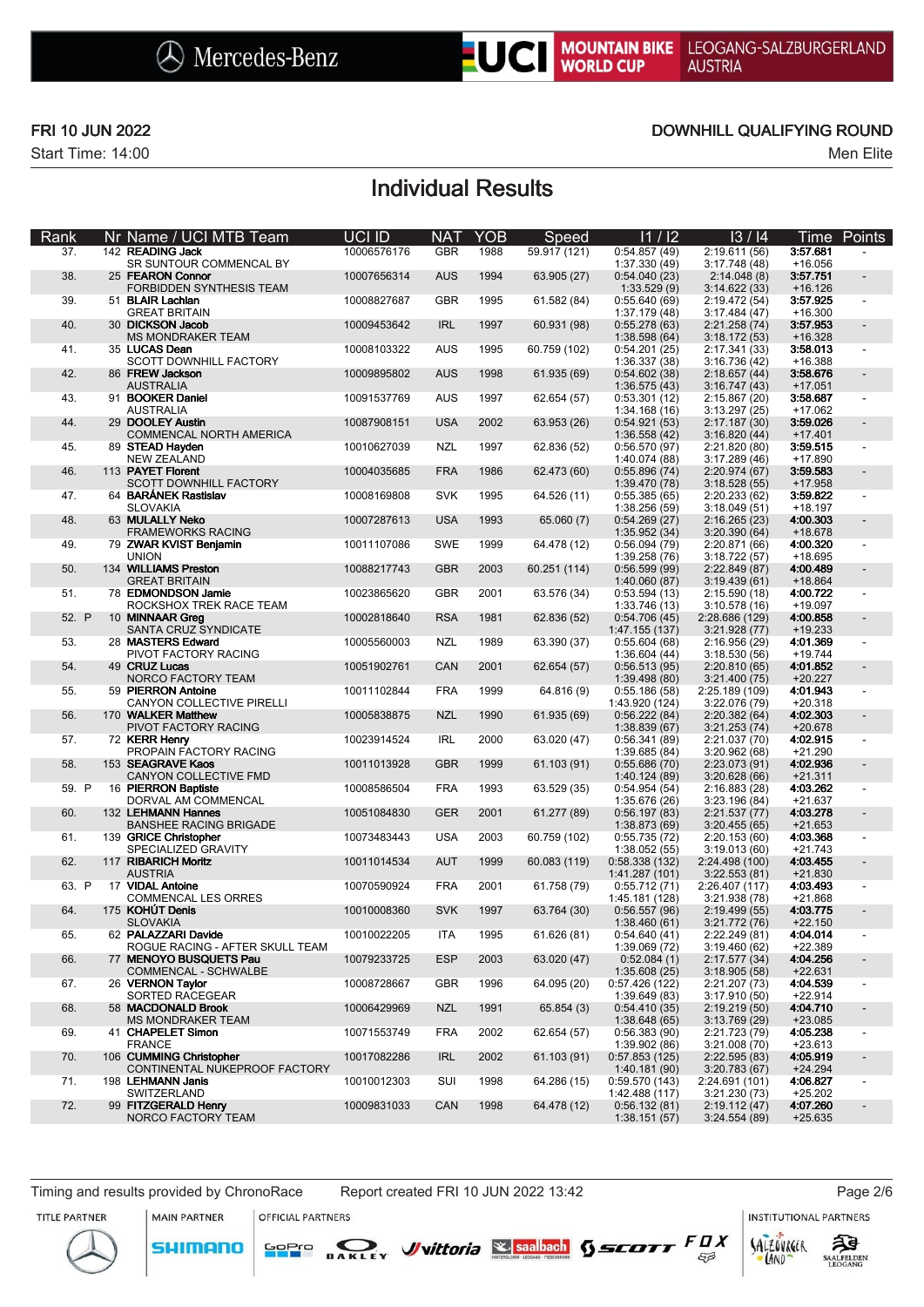

### FRI 10 JUN 2022 DOWNHILL QUALIFYING ROUND

# Individual Results

| <b>Rank</b> | Nr Name / UCI MTB Team                                           | UCI ID      | <b>NAT</b> | <b>YOB</b> | Speed        | 11 / 12                          | 13/14                            | Time                  | Points                   |
|-------------|------------------------------------------------------------------|-------------|------------|------------|--------------|----------------------------------|----------------------------------|-----------------------|--------------------------|
| 73.         | 100 RAINIO Onni<br><b>FINLAND</b>                                | 10045811969 | <b>FIN</b> | 2002       | 56.842 (157) | 0:56.418(92)<br>1:38.180(58)     | 2:21.371 (76)<br>3:16.516(38)    | 4:07.339<br>$+25.714$ |                          |
| 74.         | 130 VELASCO Niko<br><b>SOUTH AFRICA</b>                          | 10017791905 | <b>RSA</b> | 1999       | 60.759 (102) | 0:58.762(139)<br>1:42.446 (115)  | 2:25.270 (112)<br>3:25.212(90)   | 4:07.434<br>$+25.809$ |                          |
| 75.         | 184 GUTIERREZ VILLEGAS Rafael<br>IJ RACING-CHIGÜIRO EXTREMO TEAM | 10007692787 | COL        | 1994       | 61.277 (89)  | 0:56.647(101)<br>1:38.847 (68)   | 2:21.147(72)<br>3:22.729 (82)    | 4:07.526<br>$+25.901$ |                          |
| 76.         | 138 PESENTI Marcello<br><b>ITALY</b>                             | 10012986462 | <b>ITA</b> | 1994       | 59.300 (130) | 0:56.789(107)<br>1:40.578 (94)   | 2:24.933 (106)<br>3:24.219(88)   | 4:07.632<br>$+26.007$ |                          |
| 77.         | 88 ERVIN Tyler<br>UNITED STATES OF AMERICA                       | 10065700306 | <b>USA</b> | 2002       | 63.529 (35)  | 0:56.182(82)<br>1:39.338 (77)    | 2:20.342 (63)<br>3:23.979 (86)   | 4:07.686<br>$+26.061$ | $\overline{\phantom{a}}$ |
| 78.         | 47 DUNNE Ronan<br>CONTINENTAL NUKEPROOF FACTORY                  | 10017006104 | <b>IRL</b> | 2002       | 65.405 (6)   | 0:54.334(29)<br>1:35.780 (29)    | 2:16.748(27)<br>3:27.424 (97)    | 4:07.721<br>$+26.096$ |                          |
| 79.         | 43 PHILOGENE Christopher<br><b>SOUTH AFRICA</b>                  | 10010129208 | <b>RSA</b> | 1998       | 61.935 (69)  | 1:01.204 (153)<br>1:43.107 (120) | 2:24.884 (105)<br>3:23.638(85)   | 4:07.848<br>$+26.223$ | $\overline{\phantom{a}}$ |
| 80.         | 84 ERLANGSEN Theo<br>COMPUTER MANIA MTB RACING TEAM              | 10008867400 | <b>RSA</b> | 1995       | 63.343 (42)  | 0:56.705(103)<br>1:47.084 (135)  | 2:30.841 (137)<br>3:27.021(95)   | 4:08.255<br>$+26.630$ |                          |
| 81.         | 112 GARLICKI Stefan<br><b>SOUTH AFRICA</b>                       | 10006796549 | <b>RSA</b> | 1990       | 58.656 (142) | 0:56.767(106)<br>1:41.869 (111)  | 2:24.861 (103)<br>3:25.814(91)   | 4:08.314<br>+26.689   | $\overline{\phantom{a}}$ |
| 82.         | 98 HOFMANN Noah<br><b>KONA SGR</b>                               | 10108310685 | <b>AUT</b> | 2003       | 62.114 (66)  | 1:00.977 (151)<br>1:45.055 (127) | 2:27.055 (119)<br>3:27.712 (100) | 4:08.430<br>$+26.805$ |                          |
| 83.         | 101 STEINER Julian<br><b>GERMANY</b>                             | 10008123732 | <b>GER</b> | 1994       | 63.390 (37)  | 0:58.370 (134)<br>1:46.433 (133) | 2:28.538 (128)<br>3:27.636 (99)  | 4:08.764<br>$+27.139$ |                          |
| 84.         | 71 BRAYTON Adam<br><b>GREAT BRITAIN</b>                          | 10005386110 | <b>GBR</b> | 1988       | 61.803 (75)  | 1:01.366 (154)<br>1:42.479 (116) | 2:25.198 (110)<br>3:23.002(83)   | 4:09.189<br>$+27.564$ |                          |
| 85.         | 111 GIRONDE Mael<br><b>FRANCE</b>                                | 10074421616 | <b>FRA</b> | 2003       | 58.976 (134) | 0:56.732(105)<br>1:39.001 (70)   | 2:21.626 (78)<br>3:24.169(87)    | 4:09.227<br>$+27.602$ | $\overline{\phantom{a}}$ |
| 86.         | 74 ZABJEK Jure<br>UNIOR SINTER FACTORY RACING                    | 10008164855 | <b>SLO</b> | 1995       | 63.390 (37)  | 0:54.062(24)<br>1:41.500 (107)   | 2:23.875 (94)<br>3:21.078(71)    | 4:09.273<br>$+27.648$ |                          |
| 87.         | 147 LAFFEY Patrick<br>CANADA                                     | 10061015812 | CAN        | 2002       | 61.103 (91)  | 0:58.441(135)<br>1:42.390 (114)  | 2:26.722 (118)<br>3:26.632(93)   | 4:09.596<br>$+27.971$ |                          |
| 88.         | 46 GANNICOTT George<br><b>GREAT BRITAIN</b>                      | 10008169101 | <b>GBR</b> | 1995       | 59.792 (123) | 0:58.351(133)<br>1:41.101(97)    | 2:25.156 (108)<br>3:26.792 (94)  | 4:09.843<br>$+28.218$ |                          |
| 89.         | 45 ZWAR Oliver<br><b>UNION</b>                                   | 10008106857 | <b>SWE</b> | 1995       | 61.980 (68)  | 0:55.344(64)<br>1:36.379 (39)    | 2:17.919(36)<br>3:28.227 (102)   | 4:09.902<br>$+28.277$ | $\overline{\phantom{a}}$ |
| 90.         | 109 NERON Gabriel<br><b>CANADA</b>                               | 10064082527 | CAN        | 2000       | 64.286 (15)  | 0:56.997(113)<br>1:41.219 (99)   | 2:22.641(84)<br>3:28.606 (103)   | 4:09.918<br>$+28.293$ | $\blacksquare$           |
| 91.         | 94 INTROZZI Stefano<br><b>ITALY</b>                              | 10032121027 | <b>ITA</b> | 2000       | 58.816 (138) | 0:56.047(78)<br>1:38.543(62)     | 2:22.348 (82)<br>3:18.172(53)    | 4:10.156<br>$+28.531$ |                          |
| 92.         | 152 MEDICI Simone<br>ROGUE RACING - AFTER SKULL TEAM             | 10008832337 | <b>ITA</b> | 1995       | 55.850 (163) | 0:56.881(110)<br>1:41.139 (98)   | 2:27.404 (123)<br>3:28.639 (104) | 4:10.802<br>$+29.177$ |                          |
| 93.         | 70 BRANNIGAN George<br><b>NS BIKES UR</b>                        | 10006834339 | <b>NZL</b> | 1992       | 64.478 (12)  | 0:55.150(57)<br>1:37.525 (52)    | 2:18.771 (46)<br>3:14.131(31)    | 4:11.357<br>+29.732   |                          |
| 94.         | 186 VERNER Rhys<br><b>CANADA</b>                                 | 10009420300 | CAN        | 1997       | 59.917 (121) | 0:54.609(39)<br>1:37.433(51)     | 2:20.050(59)<br>3:18.984(59)     | 4:11.394<br>+29.769   |                          |
| 95.         | 102 SMESTAD Simen<br><b>NORWAY</b>                               | 10010119811 | <b>NOR</b> | 1998       | 61.626 (81)  | 0:56.875(109)<br>1:39.605 (82)   | 2:22.726 (85)<br>3:21.000(69)    | 4:11.491<br>+29.866   |                          |
| 96.         | 97 GUIONNET lan<br><b>FRANCE</b>                                 | 10057674766 | <b>FRA</b> | 2001       | 61.451 (88)  | 0:55.580(67)<br>1:41.342 (104)   | 2:25.783 (114)<br>3:22.080(80)   | 4:11.712<br>$+30.087$ |                          |
| 97.         | 165 RUFFIN Thibaut<br>COMMENCAL/MUC-OFF BY RIDING                | 10003396293 | <b>FRA</b> | 1984       | 60.420 (109) | 0:55.247(60)<br>1:39.071 (73)    | 2:21.130(71)<br>3:27.892 (101)   | 4:12.020<br>$+30.395$ |                          |
| 98.         | 118 CAROLI Jérôme<br><b>COMMENCAL VEE</b>                        | 10008172232 | SUI        | 1995       | 61.803 (75)  | 0:56.407(91)<br>1:40.508 (93)    | 2:22.829 (86)<br>3:31.497 (107)  | 4:13.184<br>$+31.559$ | $\blacksquare$           |
| 99.         | 83 BANDEIRA Gonçalo<br><b>PORTUGAL</b>                           | 10054661096 | <b>POR</b> | 2002       | 61.582 (84)  | 0:57.145(117)<br>1:48.919 (141)  | 2:31.637 (140)<br>3:31.649 (109) | 4:13.375<br>$+31.750$ |                          |
| 100.        | 155 RUETSCH Constantin<br>SWITZERLAND                            | 10010012202 | SUI        | 1997       | 57.181 (154) | 0:57.091(115)<br>1:40.466 (92)   | 2:24.267(97)<br>3:26.497 (92)    | 4:13.516<br>$+31.891$ |                          |
| 101. P      | 18 KERR Bernard<br>PIVOT FACTORY RACING                          | 10006413094 | GBR        | 1991       | 61.935 (69)  | 0:54.685(43)<br>1:56.893 (154)   | 2:41.998 (154)<br>3:34.490 (114) | 4:15.294<br>+33.669   |                          |
| 102.        | 145 WEBER Lutz<br><b>TEAMPROJECT.CH</b>                          | 10006816959 | SUI        | 1992       | 60.931 (98)  | 0:57.104(116)<br>1:48.132 (139)  | 2:31.350 (139)<br>3:31.292 (106) | 4:15.826<br>$+34.201$ | $\overline{\phantom{a}}$ |
| 103.        | 85 SANCHEZ SALAZAR Camilo<br><b>COLOMBIA</b>                     | 10035373961 | COL        | 2001       | 60.251 (114) | 0:57.293(119)<br>1:46.387 (132)  | 2:28.977 (131)<br>3:32.579 (110) | 4:16.379<br>$+34.754$ |                          |
| 104.        | 103 LALY Thibault<br>PINKBIKE RACING                             | 10009533464 | <b>FRA</b> | 1997       | 65.455(5)    | 0:55.991(76)<br>1:39.499(81)     | 2:20.230(61)<br>3:21.155(72)     | 4:16.432<br>$+34.807$ |                          |
| 105.        | 116 KUSHIMA Yuki<br>JAPAN                                        | 10007430281 | <b>JPN</b> | 1993       | 60.293 (113) | 0:56.239(85)<br>1:40.286 (91)    | 2:23.052 (89)<br>3:33.845 (111)  | 4:17.028<br>$+35.403$ |                          |
| 106.        | 120 PANAGITSAS Athanasios<br>PROPAIN POSITIVE SUPPORTED BY       | 10079450862 | <b>GRE</b> | 2001       | 58.816 (138) | 0:58.144(128)<br>1:42.085 (112)  | 2:27.968 (124)<br>3:35.487(118)  | 4:17.225<br>+35.600   |                          |
| 107.        | 42 CATHRO Ben<br>PINKBIKE RACING                                 | 10003535026 | GBR        | 1988       | 60.931 (98)  | 0:57.357(121)<br>1:41.587 (108)  | 2:24.693 (102)<br>3:27.489 (98)  | 4:17.337<br>$+35.712$ |                          |
| 108.        | 75 FISCHBACH Johannes<br><b>GERMANY</b>                          | 10004475825 | <b>GER</b> | 1988       | 61.626 (81)  | 0:54.334(29)<br>1:37.560(53)     | 2:19.166 (49)<br>3:19.877(63)    | 4:18.435<br>$+36.810$ |                          |
|             |                                                                  |             |            |            |              |                                  |                                  |                       |                          |

### Timing and results provided by ChronoRace Report created FRI 10 JUN 2022 13:42 Page 3/6

**MAIN PARTNER** 

**SHIMANO** 

**OFFICIAL PARTNERS** 

SOPIO DAKLEY Vittoria & saabach SSCOTT FUX

**INSTITUTIONAL PARTNERS** 



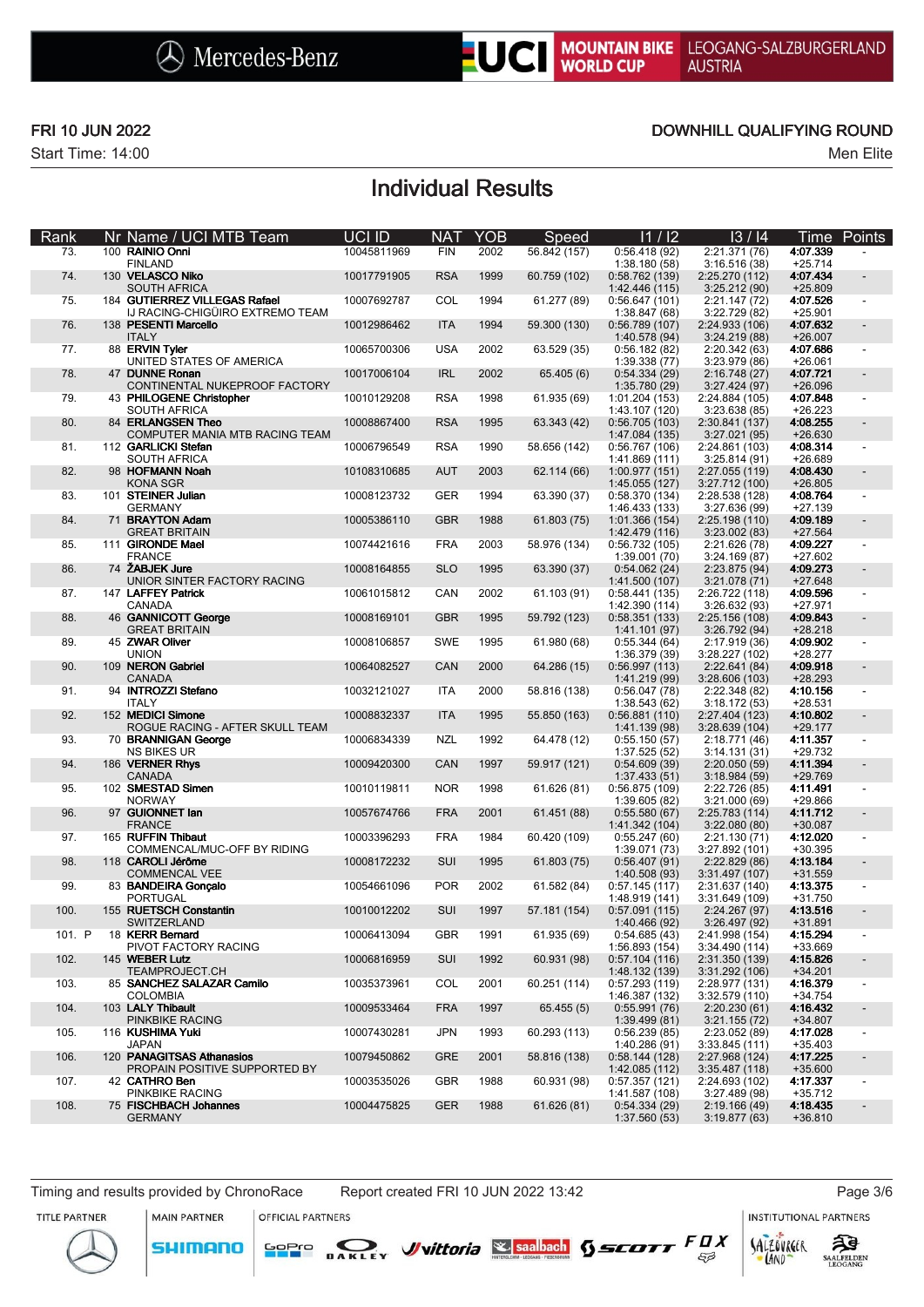

### FRI 10 JUN 2022 DOWNHILL QUALIFYING ROUND

## Individual Results

| <b>Rank</b> | Nr Name / UCI MTB Team                             | UCI ID      | <b>NAT</b> | <b>YOB</b> | Speed        | 11/12                            | 13/14                            | Time                  | Points                   |
|-------------|----------------------------------------------------|-------------|------------|------------|--------------|----------------------------------|----------------------------------|-----------------------|--------------------------|
| 109.        | 190 KORADI Joshua<br>SWITZERLAND                   | 10083760692 | SUI        | 2003       | 62.293 (64)  | 0:59.682(144)<br>1:45.585 (131)  | 2:28.018 (125)<br>3:34.335 (112) | 4:18.826<br>$+37.201$ |                          |
| 110.        | 140 LAMM Nico<br><b>GERMANY</b>                    | 10074168507 | <b>GER</b> | 1999       | 57.600 (152) | 0:57.811(124)<br>1:41.393 (105)  | 2:25.846 (115)<br>3:37.432 (123) | 4:18.889<br>$+37.264$ |                          |
| 111.        | 68 BAECHLER Yannick<br><b>VVRACING ACADEMY</b>     | 10034811159 | SUI        | 2001       | 61.935 (69)  | 0:56.338(88)<br>1:41.412 (106)   | 2:23.412 (92)<br>3:35.424 (117)  | 4:18.896<br>$+37.271$ |                          |
| 112.        | 159 VIEIRA Douglas<br><b>BRAZIL</b>                | 10010126679 | <b>BRA</b> | 1998       | 60.759 (102) | 0:58.235(130)<br>1:43.692 (121)  | 2:27.204 (121)<br>3:34.907 (115) | 4:19.524<br>$+37.899$ |                          |
| 113. P      | 7 VERGIER Loris<br>TREK FACTORY RACING DH          | 10008723112 | <b>FRA</b> | 1996       | 61.060 (97)  | 0:52.442(4)<br>1:51.473 (148)    | 2:34.117 (144)<br>3:36.356 (120) | 4:21.332<br>+39.707   |                          |
| 114.        | 149 WIBMER Gabriel<br><b>AUSTRIA</b>               | 10035136515 | <b>AUT</b> | 2002       | 55.850 (163) | 0:56.322(87)<br>1:39.025(71)     | 2:24.865 (104)<br>3:36.275 (119) | 4:21.528<br>$+39.903$ |                          |
| 115.        | 180 MICHELLOD Loris<br><b>GAMUX FACTORY RACING</b> | 10011103753 | SUI        | 1999       | 59.300 (130) | 0:56.895(111)<br>1:41.309 (103)  | 2:27.083 (120)<br>3:38.716 (124) | 4:22.668<br>$+41.043$ |                          |
| 116.        | 141 KIEFER Luis<br><b>GERMANY</b>                  | 10080393984 | <b>GER</b> | 2003       | 54.892 (167) | 1:04.907 (164)<br>1:50.731 (145) | 2:36.110 (147)<br>3:40.387 (128) | 4:23.008<br>+41.383   |                          |
| 117.        | 136 JUNG Gautier<br><b>FRANCE</b>                  | 10025344666 | <b>FRA</b> | 2000       | 62.473 (60)  | 0:56.721(104)<br>1:38.718 (66)   | 2:21.280 (75)<br>3:40.475 (129)  | 4:24.393<br>+42.768   | $\overline{\phantom{a}}$ |
| 118.        | 168 OBERHOFER Maximilian<br><b>AUSTRIA</b>         | 10096265208 | <b>AUT</b> | 2003       | 58.537 (144) | 0:58.530(136)<br>1:40.834 (95)   | 2:23.901 (95)<br>3:34.409(113)   | 4:24.974<br>+43.349   |                          |
| 119.        | 96 LEHMANN Lino<br><b>GAMUX FACTORY RACING</b>     | 10094455247 | SUI        | 2002       | 62.836 (52)  | 0:56.622(100)<br>1:39.193 (75)   | 2:20.982 (68)<br>3:37.036 (122)  | 4:26.255<br>$+44.630$ |                          |
| 120.        | 65 PENE Tuhoto-Ariki<br><b>MS MONDRAKER TEAM</b>   | 10022183274 | <b>NZL</b> | 2001       | 62.473 (60)  | 0:54.475(37)<br>1:38.569(63)     | 2:19.413 (53)<br>3:15.636(36)    | 4:26.658<br>+45.033   |                          |
| 121.        | 179 EMPEY Matthew<br><b>COLLAB RACING</b>          | 10090905653 | AUS        | 2002       | 58.537 (144) | 1:00.672 (150)<br>1:50.094 (144) | 2:35.078 (146)<br>3:41.179 (131) | 4:27.042<br>$+45.417$ |                          |
| 122.        | 172 MONRO Jim<br>CONTINENTAL ATHERTON              | 10023783572 | <b>GBR</b> | 2001       | 60.420 (109) | 0:56.667(102)<br>1:39.890 (85)   | 2:23.058 (90)<br>3:31.624 (108)  | 4:27.159<br>$+45.534$ |                          |
| 123.        | 119 KONSTANTY Damian<br><b>POLAND</b>              | 10015406412 | POL        | 1997       | 59.463 (127) | 1:00.419 (147)<br>1:49.489 (143) | 2:33.204 (142)<br>3:41.555 (133) | 4:27.531<br>+45.906   |                          |
| 124.        | 178 NIELSEN Sebastian<br><b>DENMARK</b>            | 10093742501 | <b>DEN</b> | 2000       | 61.803 (75)  | 0:58.337(131)<br>1:47.372 (138)  | 2:29.697 (134)<br>3:40.197 (127) | 4:30.876<br>$+49.251$ |                          |
| 125.        | 127 JOHNSTON Guy<br><b>YD RACING</b>               | 10023667576 | <b>NZL</b> | 2003       | 59.627 (126) | 0:57.153(118)<br>1:51.106 (147)  | 2:34.587 (145)<br>3:41.161 (130) | 4:31.715<br>$+50.090$ |                          |
| 126.        | 121 LONCKE Gauthier<br><b>FRANCE</b>               | 10028100476 | <b>FRA</b> | 1995       | 61.103 (91)  | 1:03.601(161)<br>1:53.554 (152)  | 2:37.828 (150)<br>3:44.746 (135) | 4:32.464<br>+50.839   |                          |
| 127.        | 148 PFEIFFER Bryan<br><b>FRANCE</b>                | 10009645016 | <b>FRA</b> | 1997       | 61.103 (91)  | 1:06.225 (166)<br>1:55.936 (153) | 2:38.682 (152)<br>3:42.206 (134) | 4:32.756<br>$+51.131$ |                          |
| 128.        | 192 VANREUSEL Kelian<br>LES ARCS MOUNTAINBIKE TEAM | 10107412225 | <b>BEL</b> | 2003       | 59.138 (133) | 1:01.417 (155)<br>1:48.675 (140) | 2:33.351 (143)<br>3:41.179 (131) | 4:33.030<br>$+51.405$ |                          |
| 129.        | 95 POTGIETER Johann<br>YT RACING DUDES             | 10004065900 | <b>RSA</b> | 1987       | 60.420 (109) | 0:57.864(126)<br>1:41.274 (100)  | 2:24.239(96)<br>3:29.536 (105)   | 4:33.457<br>+51.832   |                          |
| 130.        | 183 RANOSZ Wojciech<br><b>POLAND</b>               | 10058565752 | <b>POL</b> | 2002       | 58.339 (146) | 0:59.000(140)<br>1:50.996 (146)  | 2:39.937 (153)<br>3:46.394 (137) | 4:33.558<br>$+51.933$ |                          |
| 131.        | 128 GOMILŠCEK Žak<br>UNIOR SINTER FACTORY RACING   | 10017640745 | <b>SLO</b> | 2001       | 60.251 (114) | 0:58.704(138)<br>2:00.567 (157)  | 2:44.493 (156)<br>3:45.821 (136) | 4:35.453<br>+53.828   |                          |
| 132.        | 124 HAJEK Martin<br><b>CZECH REPUBLIC</b>          | 10093158073 | <b>CZE</b> | 2001       | 60.759 (102) | 0:58.153(129)<br>1:51.649 (149)  | 2:36.375 (148)<br>3:51.950 (142) | 4:35.609<br>+53.984   |                          |
| 133.        | 69 BOTTERAM Tristan<br>NETHERLANDS                 | 10063915001 | <b>NED</b> | 2000       | 63.764 (30)  | 0:55.255(61)<br>1:37.677 (54)    | 2:19.154 (48)<br>3:55.334 (143)  | 4:36.669<br>$+55.044$ | $\overline{\phantom{a}}$ |
| 134.        | 177 GRISEL Léo<br><b>COMMENCAL VEE</b>             | 10069990332 | <b>FRA</b> | 2002       | 60.462 (108) | 0:56.504(94)<br>1:48.941 (142)   | 2:32.332 (141)<br>3:39.265 (126) | 4:38.038<br>$+56.413$ |                          |
| 135.        | 163 MCBAIN Calum<br><b>GREAT BRITAIN</b>           | 10023709814 | <b>GBR</b> | 1998       | 58.976 (134) | 0:56.301(86)<br>1:39.489 (79)    | 2:24.469 (99)<br>3:27.212 (96)   | 4:38.250<br>+56.625   | $\overline{\phantom{a}}$ |
| 136.        | 104 ALBER Hannes<br><b>ITALY</b>                   | 10029852742 | <b>ITA</b> | 2000       | 60.420 (109) | 0:59.967(145)<br>1:47.092 (136)  | 2:30.611 (136)<br>3:38.885(125)  | 4:40.775<br>+59.150   |                          |
| 137.        | 166 INIGUEZ Raphael<br><b>COMMENCAL VEE</b>        | 10066506113 | <b>FRA</b> | 2003       | 57.754 (150) | 0:56.950(112)<br>1:39.106 (74)   | 2:23.778 (93)<br>3:46.810 (138)  | 4:41.328<br>+59.703   |                          |
| 138.        | 189 SÜCHTING Heinrich<br><b>GERMANY</b>            | 10106131522 | GER        | 2002       | 62.700 (56)  | 1:02.373 (158)<br>1:59.009 (156) | 2:43.580 (155)<br>3:51.810 (141) | 4:41.501<br>+59.876   |                          |
| 139.        | 161 KIRCHMAYER LOPEZ Orion<br><b>SPAIN</b>         | 10042786680 | ESP        | 2001       | 59.792 (123) | 0:57.936(127)<br>1:42.643 (118)  | 2:27.268 (122)<br>3:35.155(116)  | 4:42.846<br>+1:01.221 | $\overline{\phantom{a}}$ |
| 140.        | 108 MACDERMID James<br><b>YD RACING</b>            | 10022172766 | <b>NZL</b> | 2003       | 60.759 (102) | 0:54.727(48)<br>1:37.403(50)     | 2:19.684 (57)<br>4:02.043 (145)  | 4:44.390<br>+1:02.765 | $\overline{\phantom{a}}$ |
| 141.        | 193 BUHL Kilian<br><b>AUSTRIA</b>                  | 10092217577 | AUT        | 2003       | 58.696 (141) | 0:56.036(77)<br>1:40.977 (96)    | 2:25.204 (111)<br>3:36.829 (121) | 4:44.746<br>+1:03.121 | $\overline{\phantom{a}}$ |
| 142. P      | 14 MEIER-SMITH Luke<br>PROPAIN FACTORY RACING      | 10049212326 | <b>AUS</b> | 2002       | 65.854(3)    | 0:54.349(31)<br>1:35.868(32)     | 2:16.142(22)<br>4:07.806 (147)   | 4:48.329<br>+1:06.704 |                          |
| 143.        | 110 TOPKAROGLOU Alexandros<br><b>GREECE</b>        | 10064162046 | GRE        | 2003       | 58.656 (142) | 1:00.533 (148)<br>1:44.463 (126) | 2:29.045 (132)<br>3:47.033 (139) | 4:49.107<br>+1:07.482 | $\overline{\phantom{a}}$ |
| 144.        | 151 FINNIS Connor<br><b>SOUTH AFRICA</b>           | 10080622138 | <b>RSA</b> | 2001       | 62.158 (65)  | 0:58.620(137)<br>1:41.859 (110)  | 2:25.734 (113)<br>4:02.749 (146) | 4:49.507<br>+1:07.882 | $\overline{\phantom{a}}$ |
|             |                                                    |             |            |            |              |                                  |                                  |                       |                          |

Timing and results provided by ChronoRace Report created FRI 10 JUN 2022 13:42 Page 4/6

**MAIN PARTNER** 

**SHIMANO** 

**OFFICIAL PARTNERS** 

**INSTITUTIONAL PARTNERS** 

TITLE PARTNER



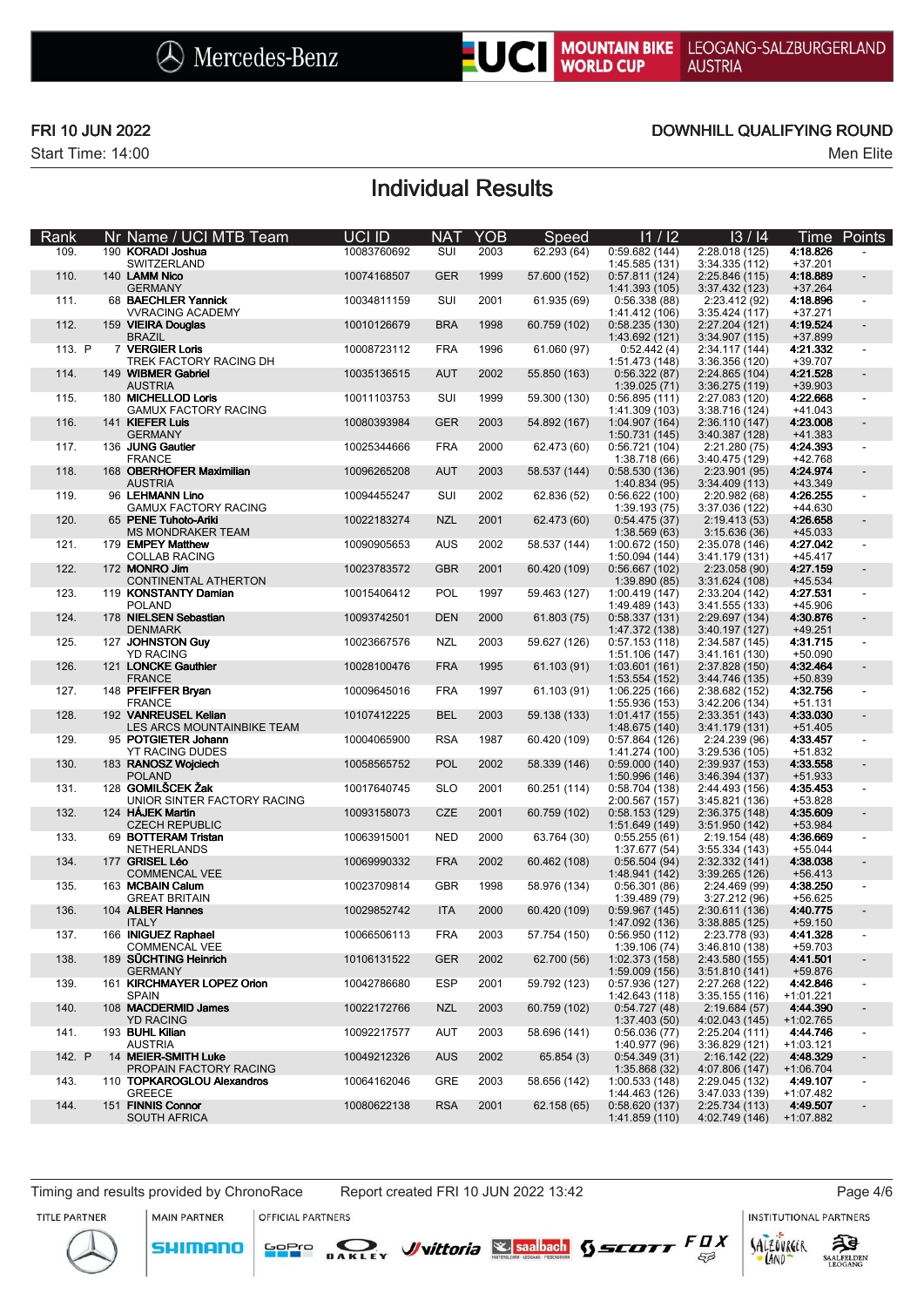

### FRI 10 JUN 2022 DOWNHILL QUALIFYING ROUND

# Individual Results

|                            | <b>UCI ID</b>                                                                                                                                                                                                                                                                                                                                                                                                                                                                                                                                                                                                                                                                                                                                                                                                                         |                                                                                                                                                                                                                                                                                                                                                                                                                                                                               | <b>YOB</b>                                                                                                                                                                                                                                                                                                                                                                                                                                     |                                                                                                                                                                                                                                                              | 11 / 12                                                                                                                                                                                                                                                                                                             |                                                                                                                                                                                                                                                                                                                                                         | Time                                                                                                                                                                                                                                                                                                                                                                                                                                                                  | Points                                                                                                                                                                                                                                                                                                                                                                                                                       |
|----------------------------|---------------------------------------------------------------------------------------------------------------------------------------------------------------------------------------------------------------------------------------------------------------------------------------------------------------------------------------------------------------------------------------------------------------------------------------------------------------------------------------------------------------------------------------------------------------------------------------------------------------------------------------------------------------------------------------------------------------------------------------------------------------------------------------------------------------------------------------|-------------------------------------------------------------------------------------------------------------------------------------------------------------------------------------------------------------------------------------------------------------------------------------------------------------------------------------------------------------------------------------------------------------------------------------------------------------------------------|------------------------------------------------------------------------------------------------------------------------------------------------------------------------------------------------------------------------------------------------------------------------------------------------------------------------------------------------------------------------------------------------------------------------------------------------|--------------------------------------------------------------------------------------------------------------------------------------------------------------------------------------------------------------------------------------------------------------|---------------------------------------------------------------------------------------------------------------------------------------------------------------------------------------------------------------------------------------------------------------------------------------------------------------------|---------------------------------------------------------------------------------------------------------------------------------------------------------------------------------------------------------------------------------------------------------------------------------------------------------------------------------------------------------|-----------------------------------------------------------------------------------------------------------------------------------------------------------------------------------------------------------------------------------------------------------------------------------------------------------------------------------------------------------------------------------------------------------------------------------------------------------------------|------------------------------------------------------------------------------------------------------------------------------------------------------------------------------------------------------------------------------------------------------------------------------------------------------------------------------------------------------------------------------------------------------------------------------|
| SWITZERLAND                | 10077181971                                                                                                                                                                                                                                                                                                                                                                                                                                                                                                                                                                                                                                                                                                                                                                                                                           | SUI                                                                                                                                                                                                                                                                                                                                                                                                                                                                           | 2003                                                                                                                                                                                                                                                                                                                                                                                                                                           | 58.856(137)                                                                                                                                                                                                                                                  | 0:56.586(98)<br>1:45.281 (129)                                                                                                                                                                                                                                                                                      | 2:29.524 (133)<br>4:10.301 (148)                                                                                                                                                                                                                                                                                                                        | 4:51.726<br>$+1:10.101$                                                                                                                                                                                                                                                                                                                                                                                                                                               |                                                                                                                                                                                                                                                                                                                                                                                                                              |
| <b>SOUTH AFRICA</b>        | 10104783323                                                                                                                                                                                                                                                                                                                                                                                                                                                                                                                                                                                                                                                                                                                                                                                                                           | <b>RSA</b>                                                                                                                                                                                                                                                                                                                                                                                                                                                                    | 2003                                                                                                                                                                                                                                                                                                                                                                                                                                           | 60.931 (98)                                                                                                                                                                                                                                                  | 0:57.342(120)<br>1:41.287 (101)                                                                                                                                                                                                                                                                                     | 2:25.076 (107)<br>4:11.725 (150)                                                                                                                                                                                                                                                                                                                        | 4:57.736<br>$+1:16.111$                                                                                                                                                                                                                                                                                                                                                                                                                                               |                                                                                                                                                                                                                                                                                                                                                                                                                              |
| <b>GERMANY</b>             | 10090970927                                                                                                                                                                                                                                                                                                                                                                                                                                                                                                                                                                                                                                                                                                                                                                                                                           | <b>GER</b>                                                                                                                                                                                                                                                                                                                                                                                                                                                                    | 2003                                                                                                                                                                                                                                                                                                                                                                                                                                           | 56.140 (161)                                                                                                                                                                                                                                                 | 1:00.132 (146)<br>1:45.495 (130)                                                                                                                                                                                                                                                                                    | 2:30.968 (138)<br>4:11.097 (149)                                                                                                                                                                                                                                                                                                                        | 5:00.506<br>$+1:18.881$                                                                                                                                                                                                                                                                                                                                                                                                                                               |                                                                                                                                                                                                                                                                                                                                                                                                                              |
| COMMENCAL NORTH AMERICA    | 10114296696                                                                                                                                                                                                                                                                                                                                                                                                                                                                                                                                                                                                                                                                                                                                                                                                                           |                                                                                                                                                                                                                                                                                                                                                                                                                                                                               | 2003                                                                                                                                                                                                                                                                                                                                                                                                                                           | 59.300 (130)                                                                                                                                                                                                                                                 | 0:56.840(108)<br>1:46.942 (134)                                                                                                                                                                                                                                                                                     | 2:30.141 (135)<br>4:19.699 (152)                                                                                                                                                                                                                                                                                                                        | 5:01.816<br>$+1:20.191$                                                                                                                                                                                                                                                                                                                                                                                                                                               |                                                                                                                                                                                                                                                                                                                                                                                                                              |
| <b>ITALY</b>               | 10008060175                                                                                                                                                                                                                                                                                                                                                                                                                                                                                                                                                                                                                                                                                                                                                                                                                           |                                                                                                                                                                                                                                                                                                                                                                                                                                                                               |                                                                                                                                                                                                                                                                                                                                                                                                                                                | 56.842 (157)                                                                                                                                                                                                                                                 | 0:55.966(75)<br>1:41.818 (109)                                                                                                                                                                                                                                                                                      | 2:28.095 (127)<br>4:20.455 (154)                                                                                                                                                                                                                                                                                                                        | +1:20.802                                                                                                                                                                                                                                                                                                                                                                                                                                                             | $\blacksquare$                                                                                                                                                                                                                                                                                                                                                                                                               |
| <b>AUSTRALIA</b>           |                                                                                                                                                                                                                                                                                                                                                                                                                                                                                                                                                                                                                                                                                                                                                                                                                                       |                                                                                                                                                                                                                                                                                                                                                                                                                                                                               |                                                                                                                                                                                                                                                                                                                                                                                                                                                |                                                                                                                                                                                                                                                              | 1:43.902 (123)                                                                                                                                                                                                                                                                                                      | 3:55.847(144)                                                                                                                                                                                                                                                                                                                                           | $+1:25.007$                                                                                                                                                                                                                                                                                                                                                                                                                                                           |                                                                                                                                                                                                                                                                                                                                                                                                                              |
| <b>HUNGARY</b>             |                                                                                                                                                                                                                                                                                                                                                                                                                                                                                                                                                                                                                                                                                                                                                                                                                                       |                                                                                                                                                                                                                                                                                                                                                                                                                                                                               |                                                                                                                                                                                                                                                                                                                                                                                                                                                |                                                                                                                                                                                                                                                              | 2:13.356 (162)                                                                                                                                                                                                                                                                                                      | 4:13.981 (151)                                                                                                                                                                                                                                                                                                                                          | $+1:34.574$                                                                                                                                                                                                                                                                                                                                                                                                                                                           |                                                                                                                                                                                                                                                                                                                                                                                                                              |
| UNITED STATES OF AMERICA   |                                                                                                                                                                                                                                                                                                                                                                                                                                                                                                                                                                                                                                                                                                                                                                                                                                       |                                                                                                                                                                                                                                                                                                                                                                                                                                                                               |                                                                                                                                                                                                                                                                                                                                                                                                                                                |                                                                                                                                                                                                                                                              | 1:44.141 (125)                                                                                                                                                                                                                                                                                                      | 4:30.340 (158)                                                                                                                                                                                                                                                                                                                                          | $+1:35.156$                                                                                                                                                                                                                                                                                                                                                                                                                                                           |                                                                                                                                                                                                                                                                                                                                                                                                                              |
| LES ARCS MOUNTAINBIKE TEAM |                                                                                                                                                                                                                                                                                                                                                                                                                                                                                                                                                                                                                                                                                                                                                                                                                                       |                                                                                                                                                                                                                                                                                                                                                                                                                                                                               |                                                                                                                                                                                                                                                                                                                                                                                                                                                |                                                                                                                                                                                                                                                              | 2:00.868 (159)                                                                                                                                                                                                                                                                                                      | 4:20.294 (153)                                                                                                                                                                                                                                                                                                                                          | $+1:40.489$                                                                                                                                                                                                                                                                                                                                                                                                                                                           | $\overline{\phantom{a}}$                                                                                                                                                                                                                                                                                                                                                                                                     |
| <b>CZECH REPUBLIC</b>      |                                                                                                                                                                                                                                                                                                                                                                                                                                                                                                                                                                                                                                                                                                                                                                                                                                       |                                                                                                                                                                                                                                                                                                                                                                                                                                                                               |                                                                                                                                                                                                                                                                                                                                                                                                                                                |                                                                                                                                                                                                                                                              | 1:52.733 (150)                                                                                                                                                                                                                                                                                                      | 3:48.620 (140)                                                                                                                                                                                                                                                                                                                                          | +1:40.939                                                                                                                                                                                                                                                                                                                                                                                                                                                             |                                                                                                                                                                                                                                                                                                                                                                                                                              |
| <b>FRANCE</b>              |                                                                                                                                                                                                                                                                                                                                                                                                                                                                                                                                                                                                                                                                                                                                                                                                                                       |                                                                                                                                                                                                                                                                                                                                                                                                                                                                               |                                                                                                                                                                                                                                                                                                                                                                                                                                                |                                                                                                                                                                                                                                                              | 2:28.444 (163)                                                                                                                                                                                                                                                                                                      | 4:29.983 (157)                                                                                                                                                                                                                                                                                                                                          | $+1:41.971$                                                                                                                                                                                                                                                                                                                                                                                                                                                           |                                                                                                                                                                                                                                                                                                                                                                                                                              |
| <b>YD RACING</b>           |                                                                                                                                                                                                                                                                                                                                                                                                                                                                                                                                                                                                                                                                                                                                                                                                                                       |                                                                                                                                                                                                                                                                                                                                                                                                                                                                               |                                                                                                                                                                                                                                                                                                                                                                                                                                                |                                                                                                                                                                                                                                                              | 2:04.121 (161)                                                                                                                                                                                                                                                                                                      | 4:29.379 (156)                                                                                                                                                                                                                                                                                                                                          | $+1:45.726$                                                                                                                                                                                                                                                                                                                                                                                                                                                           |                                                                                                                                                                                                                                                                                                                                                                                                                              |
| TEAMPROJECT.CH             |                                                                                                                                                                                                                                                                                                                                                                                                                                                                                                                                                                                                                                                                                                                                                                                                                                       |                                                                                                                                                                                                                                                                                                                                                                                                                                                                               |                                                                                                                                                                                                                                                                                                                                                                                                                                                |                                                                                                                                                                                                                                                              | 1:53.354 (151)                                                                                                                                                                                                                                                                                                      | 4:42.624 (160)                                                                                                                                                                                                                                                                                                                                          | $+1:55.354$                                                                                                                                                                                                                                                                                                                                                                                                                                                           |                                                                                                                                                                                                                                                                                                                                                                                                                              |
| LITHUANIA                  |                                                                                                                                                                                                                                                                                                                                                                                                                                                                                                                                                                                                                                                                                                                                                                                                                                       |                                                                                                                                                                                                                                                                                                                                                                                                                                                                               |                                                                                                                                                                                                                                                                                                                                                                                                                                                |                                                                                                                                                                                                                                                              | 1:58.915 (155)                                                                                                                                                                                                                                                                                                      | 4:20.540 (155)                                                                                                                                                                                                                                                                                                                                          | $+1:58.016$                                                                                                                                                                                                                                                                                                                                                                                                                                                           |                                                                                                                                                                                                                                                                                                                                                                                                                              |
| <b>SCOTT MANIGOD SHOT</b>  |                                                                                                                                                                                                                                                                                                                                                                                                                                                                                                                                                                                                                                                                                                                                                                                                                                       |                                                                                                                                                                                                                                                                                                                                                                                                                                                                               |                                                                                                                                                                                                                                                                                                                                                                                                                                                |                                                                                                                                                                                                                                                              | 1:35.810 (30)                                                                                                                                                                                                                                                                                                       | 4:57.060 (161)                                                                                                                                                                                                                                                                                                                                          | +2:03.536                                                                                                                                                                                                                                                                                                                                                                                                                                                             |                                                                                                                                                                                                                                                                                                                                                                                                                              |
| <b>CHILE</b>               |                                                                                                                                                                                                                                                                                                                                                                                                                                                                                                                                                                                                                                                                                                                                                                                                                                       |                                                                                                                                                                                                                                                                                                                                                                                                                                                                               |                                                                                                                                                                                                                                                                                                                                                                                                                                                |                                                                                                                                                                                                                                                              | 3:22.474 (168)                                                                                                                                                                                                                                                                                                      | 5:27.838 (165)                                                                                                                                                                                                                                                                                                                                          | $+2:31.853$                                                                                                                                                                                                                                                                                                                                                                                                                                                           |                                                                                                                                                                                                                                                                                                                                                                                                                              |
| <b>ITALY</b>               |                                                                                                                                                                                                                                                                                                                                                                                                                                                                                                                                                                                                                                                                                                                                                                                                                                       |                                                                                                                                                                                                                                                                                                                                                                                                                                                                               |                                                                                                                                                                                                                                                                                                                                                                                                                                                |                                                                                                                                                                                                                                                              | 3:16.386(167)                                                                                                                                                                                                                                                                                                       | 5:18.769 (162)                                                                                                                                                                                                                                                                                                                                          | +2:33.698                                                                                                                                                                                                                                                                                                                                                                                                                                                             |                                                                                                                                                                                                                                                                                                                                                                                                                              |
| UNITED STATES OF AMERICA   |                                                                                                                                                                                                                                                                                                                                                                                                                                                                                                                                                                                                                                                                                                                                                                                                                                       |                                                                                                                                                                                                                                                                                                                                                                                                                                                                               |                                                                                                                                                                                                                                                                                                                                                                                                                                                |                                                                                                                                                                                                                                                              | 2:00.673 (158)                                                                                                                                                                                                                                                                                                      | 4:41.623 (159)                                                                                                                                                                                                                                                                                                                                          | $+2:40.720$                                                                                                                                                                                                                                                                                                                                                                                                                                                           |                                                                                                                                                                                                                                                                                                                                                                                                                              |
| <b>SCOTT MANIGOD SHOT</b>  |                                                                                                                                                                                                                                                                                                                                                                                                                                                                                                                                                                                                                                                                                                                                                                                                                                       |                                                                                                                                                                                                                                                                                                                                                                                                                                                                               |                                                                                                                                                                                                                                                                                                                                                                                                                                                |                                                                                                                                                                                                                                                              | 2:59.404 (166)                                                                                                                                                                                                                                                                                                      | 5:25.654 (164)                                                                                                                                                                                                                                                                                                                                          | $+2:42.571$                                                                                                                                                                                                                                                                                                                                                                                                                                                           |                                                                                                                                                                                                                                                                                                                                                                                                                              |
| <b>GERMANY</b>             |                                                                                                                                                                                                                                                                                                                                                                                                                                                                                                                                                                                                                                                                                                                                                                                                                                       |                                                                                                                                                                                                                                                                                                                                                                                                                                                                               |                                                                                                                                                                                                                                                                                                                                                                                                                                                |                                                                                                                                                                                                                                                              | 2:50.269 (165)                                                                                                                                                                                                                                                                                                      | 5:25.535 (163)                                                                                                                                                                                                                                                                                                                                          | $+3:11.272$                                                                                                                                                                                                                                                                                                                                                                                                                                                           |                                                                                                                                                                                                                                                                                                                                                                                                                              |
| <b>NS BIKES UR</b>         |                                                                                                                                                                                                                                                                                                                                                                                                                                                                                                                                                                                                                                                                                                                                                                                                                                       |                                                                                                                                                                                                                                                                                                                                                                                                                                                                               |                                                                                                                                                                                                                                                                                                                                                                                                                                                |                                                                                                                                                                                                                                                              | 1:43.854 (122)                                                                                                                                                                                                                                                                                                      |                                                                                                                                                                                                                                                                                                                                                         |                                                                                                                                                                                                                                                                                                                                                                                                                                                                       |                                                                                                                                                                                                                                                                                                                                                                                                                              |
| CANYON COLLECTIVE PIRELLI  |                                                                                                                                                                                                                                                                                                                                                                                                                                                                                                                                                                                                                                                                                                                                                                                                                                       |                                                                                                                                                                                                                                                                                                                                                                                                                                                                               |                                                                                                                                                                                                                                                                                                                                                                                                                                                |                                                                                                                                                                                                                                                              | 2:29.734 (164)                                                                                                                                                                                                                                                                                                      |                                                                                                                                                                                                                                                                                                                                                         |                                                                                                                                                                                                                                                                                                                                                                                                                                                                       |                                                                                                                                                                                                                                                                                                                                                                                                                              |
| <b>VVRACING ACADEMY</b>    |                                                                                                                                                                                                                                                                                                                                                                                                                                                                                                                                                                                                                                                                                                                                                                                                                                       |                                                                                                                                                                                                                                                                                                                                                                                                                                                                               |                                                                                                                                                                                                                                                                                                                                                                                                                                                |                                                                                                                                                                                                                                                              | 1:37.040 (45)                                                                                                                                                                                                                                                                                                       | 3:17.845(49)                                                                                                                                                                                                                                                                                                                                            |                                                                                                                                                                                                                                                                                                                                                                                                                                                                       |                                                                                                                                                                                                                                                                                                                                                                                                                              |
| SWITZERLAND                |                                                                                                                                                                                                                                                                                                                                                                                                                                                                                                                                                                                                                                                                                                                                                                                                                                       |                                                                                                                                                                                                                                                                                                                                                                                                                                                                               |                                                                                                                                                                                                                                                                                                                                                                                                                                                |                                                                                                                                                                                                                                                              |                                                                                                                                                                                                                                                                                                                     |                                                                                                                                                                                                                                                                                                                                                         |                                                                                                                                                                                                                                                                                                                                                                                                                                                                       |                                                                                                                                                                                                                                                                                                                                                                                                                              |
| <b>AUSTRIA</b>             |                                                                                                                                                                                                                                                                                                                                                                                                                                                                                                                                                                                                                                                                                                                                                                                                                                       |                                                                                                                                                                                                                                                                                                                                                                                                                                                                               |                                                                                                                                                                                                                                                                                                                                                                                                                                                |                                                                                                                                                                                                                                                              |                                                                                                                                                                                                                                                                                                                     |                                                                                                                                                                                                                                                                                                                                                         |                                                                                                                                                                                                                                                                                                                                                                                                                                                                       |                                                                                                                                                                                                                                                                                                                                                                                                                              |
| UNITED STATES OF AMERICA   |                                                                                                                                                                                                                                                                                                                                                                                                                                                                                                                                                                                                                                                                                                                                                                                                                                       |                                                                                                                                                                                                                                                                                                                                                                                                                                                                               |                                                                                                                                                                                                                                                                                                                                                                                                                                                |                                                                                                                                                                                                                                                              |                                                                                                                                                                                                                                                                                                                     |                                                                                                                                                                                                                                                                                                                                                         |                                                                                                                                                                                                                                                                                                                                                                                                                                                                       |                                                                                                                                                                                                                                                                                                                                                                                                                              |
| <b>FRANCE</b>              |                                                                                                                                                                                                                                                                                                                                                                                                                                                                                                                                                                                                                                                                                                                                                                                                                                       |                                                                                                                                                                                                                                                                                                                                                                                                                                                                               |                                                                                                                                                                                                                                                                                                                                                                                                                                                |                                                                                                                                                                                                                                                              | 2:02.561 (160)                                                                                                                                                                                                                                                                                                      | 6:18.628(166)                                                                                                                                                                                                                                                                                                                                           |                                                                                                                                                                                                                                                                                                                                                                                                                                                                       |                                                                                                                                                                                                                                                                                                                                                                                                                              |
| CANYON COLLECTIVE FMD      |                                                                                                                                                                                                                                                                                                                                                                                                                                                                                                                                                                                                                                                                                                                                                                                                                                       |                                                                                                                                                                                                                                                                                                                                                                                                                                                                               |                                                                                                                                                                                                                                                                                                                                                                                                                                                |                                                                                                                                                                                                                                                              |                                                                                                                                                                                                                                                                                                                     |                                                                                                                                                                                                                                                                                                                                                         |                                                                                                                                                                                                                                                                                                                                                                                                                                                                       |                                                                                                                                                                                                                                                                                                                                                                                                                              |
| NORCO FACTORY TEAM         |                                                                                                                                                                                                                                                                                                                                                                                                                                                                                                                                                                                                                                                                                                                                                                                                                                       |                                                                                                                                                                                                                                                                                                                                                                                                                                                                               |                                                                                                                                                                                                                                                                                                                                                                                                                                                |                                                                                                                                                                                                                                                              |                                                                                                                                                                                                                                                                                                                     | $\overline{\phantom{a}}$                                                                                                                                                                                                                                                                                                                                |                                                                                                                                                                                                                                                                                                                                                                                                                                                                       |                                                                                                                                                                                                                                                                                                                                                                                                                              |
| <b>AUSTRIA</b>             |                                                                                                                                                                                                                                                                                                                                                                                                                                                                                                                                                                                                                                                                                                                                                                                                                                       |                                                                                                                                                                                                                                                                                                                                                                                                                                                                               |                                                                                                                                                                                                                                                                                                                                                                                                                                                |                                                                                                                                                                                                                                                              |                                                                                                                                                                                                                                                                                                                     |                                                                                                                                                                                                                                                                                                                                                         |                                                                                                                                                                                                                                                                                                                                                                                                                                                                       |                                                                                                                                                                                                                                                                                                                                                                                                                              |
| <b>SWEDEN</b>              |                                                                                                                                                                                                                                                                                                                                                                                                                                                                                                                                                                                                                                                                                                                                                                                                                                       |                                                                                                                                                                                                                                                                                                                                                                                                                                                                               |                                                                                                                                                                                                                                                                                                                                                                                                                                                |                                                                                                                                                                                                                                                              |                                                                                                                                                                                                                                                                                                                     |                                                                                                                                                                                                                                                                                                                                                         |                                                                                                                                                                                                                                                                                                                                                                                                                                                                       |                                                                                                                                                                                                                                                                                                                                                                                                                              |
| <b>OSMOS GRAVITY TEAM</b>  |                                                                                                                                                                                                                                                                                                                                                                                                                                                                                                                                                                                                                                                                                                                                                                                                                                       |                                                                                                                                                                                                                                                                                                                                                                                                                                                                               |                                                                                                                                                                                                                                                                                                                                                                                                                                                |                                                                                                                                                                                                                                                              |                                                                                                                                                                                                                                                                                                                     | $\overline{\phantom{0}}$                                                                                                                                                                                                                                                                                                                                |                                                                                                                                                                                                                                                                                                                                                                                                                                                                       |                                                                                                                                                                                                                                                                                                                                                                                                                              |
| <b>COMMENCAL VEE</b>       |                                                                                                                                                                                                                                                                                                                                                                                                                                                                                                                                                                                                                                                                                                                                                                                                                                       |                                                                                                                                                                                                                                                                                                                                                                                                                                                                               |                                                                                                                                                                                                                                                                                                                                                                                                                                                |                                                                                                                                                                                                                                                              |                                                                                                                                                                                                                                                                                                                     | $\overline{a}$                                                                                                                                                                                                                                                                                                                                          |                                                                                                                                                                                                                                                                                                                                                                                                                                                                       |                                                                                                                                                                                                                                                                                                                                                                                                                              |
| 555 RAAW GRAVITY RACING    |                                                                                                                                                                                                                                                                                                                                                                                                                                                                                                                                                                                                                                                                                                                                                                                                                                       |                                                                                                                                                                                                                                                                                                                                                                                                                                                                               |                                                                                                                                                                                                                                                                                                                                                                                                                                                |                                                                                                                                                                                                                                                              |                                                                                                                                                                                                                                                                                                                     | $\overline{a}$                                                                                                                                                                                                                                                                                                                                          |                                                                                                                                                                                                                                                                                                                                                                                                                                                                       |                                                                                                                                                                                                                                                                                                                                                                                                                              |
| <b>GERMANY</b>             |                                                                                                                                                                                                                                                                                                                                                                                                                                                                                                                                                                                                                                                                                                                                                                                                                                       |                                                                                                                                                                                                                                                                                                                                                                                                                                                                               |                                                                                                                                                                                                                                                                                                                                                                                                                                                |                                                                                                                                                                                                                                                              |                                                                                                                                                                                                                                                                                                                     | $\overline{\phantom{0}}$                                                                                                                                                                                                                                                                                                                                |                                                                                                                                                                                                                                                                                                                                                                                                                                                                       |                                                                                                                                                                                                                                                                                                                                                                                                                              |
| MS MONDRAKER TEAM          |                                                                                                                                                                                                                                                                                                                                                                                                                                                                                                                                                                                                                                                                                                                                                                                                                                       |                                                                                                                                                                                                                                                                                                                                                                                                                                                                               |                                                                                                                                                                                                                                                                                                                                                                                                                                                |                                                                                                                                                                                                                                                              |                                                                                                                                                                                                                                                                                                                     | $\overline{\phantom{a}}$                                                                                                                                                                                                                                                                                                                                |                                                                                                                                                                                                                                                                                                                                                                                                                                                                       |                                                                                                                                                                                                                                                                                                                                                                                                                              |
|                            | Nr Name / UCI MTB Team<br>115 BAECHLER Nicolas<br>169 KIRK Rory<br>167 SMETS Steffen<br>143 MAPLES Dylan<br>133 VERNASSA Gianluca<br>194 LEA Josh<br>135 FERENCZI Marcell Sándor<br>173 NICHOLSON Titus<br>191 GUICHARD Léo<br>162 FABOK Daniel<br>187 LATELTIN Hugo<br>196 MACDERMID William<br>176 WEBER Myles<br>185 TURBA Albertas<br>171 RILAT Emile<br>174 GUZMAN MONTESINOS Raimundo<br>137 GADOTTI Alessandro<br>182 MCMASTER Daniel<br>92 CHATANAY Valentin<br>129 PRIES Timo<br>39 A'HERN Kye<br>44 SILVA Dante<br>87 GARCIN Johan<br>154 HENZI Luca<br>164 SCHNÖLLER Kilian<br>181 CHURCH Dawson<br>188 BAILLON Melvyn<br>31 LUFFMAN Dennis<br>107 JAMIESON Elliot<br>123 OFNER Nico<br>126 ERIKSSON Adam<br>156 KINA Ivan Ladislav<br>157 STRÖM Christopher<br>158 BRANNEN Ryan<br>195 STEMMLER Leon<br>197 MORRIS Oliver | 10102544037<br>10063773541<br>10016257786<br>10066350206<br>10015370440<br>10012648881<br>10022172867<br>10008834256<br>10082534654<br>10066346465<br>10054029081<br>10034089218<br>10094766253<br>10009896812<br>10007753718<br>10043853983<br>10071893653<br>10056657377<br>10015891715<br>10035154804<br>10114284572<br>10069766323<br>10061876381<br>10048442184<br>10060405419<br>10016021249<br>10046095289<br>10083487274<br>10061876078<br>10092554047<br>10008848606 | NAT<br><b>USA</b><br><b>ITA</b><br><b>AUS</b><br><b>HUN</b><br><b>USA</b><br><b>FRA</b><br><b>CZE</b><br><b>FRA</b><br><b>NZL</b><br>SUI<br>LTU<br><b>FRA</b><br><b>CHI</b><br>ITA<br><b>USA</b><br><b>FRA</b><br><b>GER</b><br><b>AUS</b><br><b>USA</b><br><b>FRA</b><br>SUI<br><b>AUT</b><br><b>USA</b><br><b>FRA</b><br><b>GBR</b><br>CAN<br><b>AUT</b><br><b>SWE</b><br><b>SVK</b><br><b>FIN</b><br><b>GBR</b><br><b>GER</b><br><b>GBR</b> | 1995<br>1997<br>2000<br>2000<br>2003<br>1997<br>1995<br>2000<br>1996<br>1994<br>2001<br>1993<br>2000<br>2002<br>1998<br>1991<br>2001<br>2002<br>2002<br>1999<br>2001<br>2003<br>2002<br>2003<br>2001<br>2002<br>1999<br>2000<br>2003<br>2003<br>2002<br>1984 | Speed<br>58.026 (148)<br>56.140 (161)<br>59.792 (123)<br>59.463 (127)<br>56.582 (160)<br>58.816 (138)<br>55.598 (166)<br>58.221 (147)<br>57.447 (153)<br>56.992 (155)<br>64.286 (15)<br>58.976 (134)<br>57.909 (149)<br>55.706 (165)<br>56.880 (156)<br>51.459 (168)<br>57.754 (150)<br>61.582 (84)<br>56.693 (159) | 1:00.593 (149)<br>1:01.782 (156)<br>0:59.137(141)<br>1:02.517 (160)<br>1:03.682 (162)<br>1:02.491 (159)<br>1:05.110(165)<br>0:57.694(123)<br>1:04.821 (163)<br>0:54.881(51)<br>2:34.385 (169)<br>1:02.327 (157)<br>0:59.474(142)<br>0:56.115(80)<br>1:07.972 (167)<br>0:57.015(114)<br>0:54.672(42)<br>0:54.724(47)<br>1:42.014 (168)<br>1:01.112 (152) | 13/14<br>2:28.081 (126)<br>3:01.602 (162)<br>2:28.762 (130)<br>2:47.173 (158)<br>2:38.018 (151)<br>3:13.225(163)<br>2:54.653 (161)<br>2:37.421 (149)<br>2:45.493 (157)<br>2:21.025 (69)<br>4:05.064 (168)<br>4:02.745 (167)<br>2:47.228 (159)<br>3:53.099 (166)<br>3:36.113(165)<br>2:25.886 (116)<br>3:17.488(164)<br>2:17.989(37)<br>2:50.596 (160)<br>$\overline{\phantom{a}}$<br>$\overline{\phantom{0}}$<br>$\overline{\phantom{a}}$<br>$\overline{\phantom{0}}$ | 5:02.427<br>5:06.632<br>5:16.199<br>5:16.781<br>5:22.114<br>5:22.564<br>5:23.596<br>5:27.351<br>5:36.979<br>5:39.641<br>5:45.161<br>6:13.478<br>6:15.323<br>6:22.345<br>6:24.196<br>6:52.897<br><b>DNF</b><br><b>DNF</b><br><b>DNF</b><br><b>DNF</b><br><b>DNF</b><br><b>DNF</b><br><b>DNF</b><br><b>DNS</b><br><b>DNS</b><br><b>DNS</b><br><b>DNS</b><br><b>DNS</b><br><b>DNS</b><br><b>DNS</b><br><b>DNS</b><br><b>DNS</b> |

**MAIN PARTNER** 

**OFFICIAL PARTNERS** 

**INSTITUTIONAL PARTNERS** 

SALZOVRGER

LAND